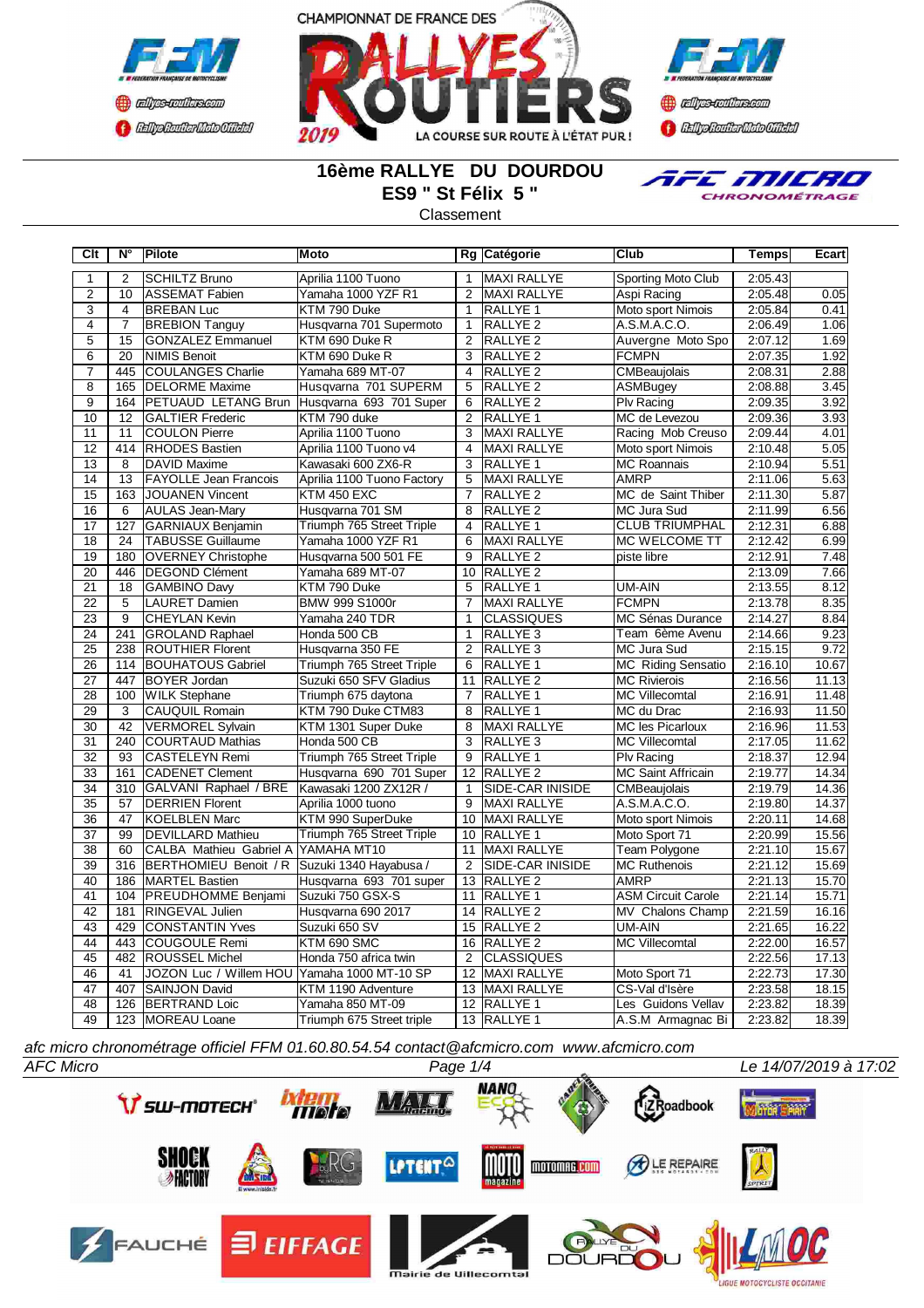





16ème RALLYE DU DOURDOU ES9 " St Félix 5 " **Classement** 



| Clt             | $N^{\circ}$     | <b>Pilote</b>                 | Moto                        |                 | Rg Catégorie            | <b>Club</b>               | <b>Temps</b> | Ecart               |
|-----------------|-----------------|-------------------------------|-----------------------------|-----------------|-------------------------|---------------------------|--------------|---------------------|
| 50              | 43              | PICHAT Yoann                  | KTM 1290 Super Duke R       | 14              | MAXI RALLYE             | Racing Auto Moto P        | 2:24.86      | 19.43               |
| 51              | 124             | <b>CHAPAS Tom</b>             | Yamaha 750 YZF R            |                 | 14 RALLYE 1             | MC Besancon-Gon           | 2:25.28      | 19.85               |
| 52              | 105             | <b>SIMONNET Herve</b>         | Yamaha 850 MT-09            | 15              | <b>RALLYE 1</b>         | <b>CORRC</b>              | 2:25.66      | 20.23               |
| 53              | 94              | <b>LARUE Gilles</b>           | Yamaha 850 MT-09            | 16              | <b>RALLYE 1</b>         | Carole Moto Club          | 2:25.98      | 20.55               |
| 54              | 290             | DAVAL Johan                   | Honda 600 CBR PC25          | 3               | <b>CLASSIQUES</b>       | MC du Drac                | 2:26.00      | 20.57               |
| 55              | 185             | <b>ACHARD Norbert</b>         | Husqvarna 701 Supermoto     | 17              | RALLYE <sub>2</sub>     | <b>AMRP</b>               | 2:26.06      | 20.63               |
| 56              | 48              | JAILLIARD Patrick             | <b>BMW 1000 XR</b>          |                 | 15 MAXI RALLYE          | <b>FCMPN</b>              | 2:26.42      | 20.99               |
| 57              | 97              | <b>BRUN Eudes</b>             | Triumph 675 Street Triple   | 17              | <b>RALLYE 1</b>         | Moto Sport 71             | 2:26.42      | 20.99               |
| 58              | 21              | MAUREL Eric                   | APRILIA TUONO 1100          | 16              | <b>MAXI RALLYE</b>      | MC Sénas Durance          | 2:26.51      | 21.08               |
| 59              | 134             | <b>BARBOT Sonia /MAUNIE</b>   | Triumph 675 Daytona /       | 18              | <b>RALLYE 1</b>         | Aspi Racing               | 2:26.52      | 21.09               |
| $\overline{60}$ | 313             | RIBES Kevin / RIBES Juli      | Suzuki 1300 Hayabusa /      | $\overline{3}$  | <b>SIDE-CAR INISIDE</b> | <b>CORRC</b>              | 2:26.62      | 21.19               |
| 61              | 33              | <b>GRANDJEAN Jacques</b>      | Suzuki 1000 GSX-S FA        | 17              | <b>MAXI RALLYE</b>      | Ducati Club de Fran       | 2:27.15      | 21.72               |
| 62              | $\overline{25}$ | BORGEAT Gerard / REA          | BMW 1250 GS /               | $\overline{18}$ | <b>MAXI RALLYE</b>      | <b>OXYGENE PSA</b>        | 2:27.26      | 21.83               |
| 63              | 96              | <b>BUISSON Luc</b>            | Triumph 675 Street triple R | 19              | <b>RALLYE 1</b>         | Moto Sport 71             | 2:27.26      | 21.83               |
| 64              | 441             | MAZARS Anthony                | Husqvarna 701 supermoto     | 18              | RALLYE <sub>2</sub>     | <b>MC Villecomtal</b>     | 2:27.27      | $\overline{2}$ 1.84 |
| 65              | 119             | <b>NUPER Morten</b>           | Yamaha 847 MT-09 TRAC       | 20              | <b>RALLYE 1</b>         | Moto team 95              | 2:27.33      | 21.90               |
| 66              | 312             | <b>CHANAL Gilles /CHANAL</b>  | PANDA 1000 ORIGINAL /       | $\overline{4}$  | <b>SIDE-CAR INISIDE</b> | <b>MC Annemasse</b>       | 2:27.75      | 22.32               |
| 67              | 406             | <b>DEPUILLE Florian</b>       | Aprilia 1100 Tuono          | 19              | <b>MAXI RALLYE</b>      | <b>MC Villecomtal</b>     | 2:27.84      | 22.41               |
| 68              | 261             | <b>COUDURIER Thierry</b>      | Yamaha 350 RDLC             | $\mathbf{1}$    | <b>ANCIENNES</b>        | <b>MC Arbusigny</b>       | 2:28.39      | 22.96               |
| 69              | 129             | <b>BAJU Jeremy</b>            | Triumph 675 street triple r | $\overline{21}$ | <b>RALLYE 1</b>         | <b>MC les Picarloux</b>   | 2:29.51      | 24.08               |
| 70              | 450             | <b>GODART René</b>            | ROYAL ENFIELD 535           | 19              | <b>RALLYE 2</b>         |                           | 2:29.74      | 24.31               |
| 71              | 332             | <b>BOUDIER Christophe / M</b> | VOXAN CHODA VX 1010         | 5               | <b>SIDE-CAR INISIDE</b> |                           | 2:29.83      | 24.40               |
| 72              | 303             | <b>CRESCENZO Sebastien</b>    | Honda 900 CBR RR Firebl     | $\overline{4}$  | <b>CLASSIQUES</b>       | Moto Sport 71             | 2:30.08      | 24.65               |
| 73              | 444             | <b>BOURGEOIS Patrick</b>      | Kawasaki 650 versys         | 20              | RALLYE <sub>2</sub>     |                           | 2:30.52      | 25.09               |
| 74              | 125             | <b>PAULHAN Thomas</b>         | Yamaha 850 MT-09            | 22              | <b>RALLYE 1</b>         | <b>MC les Picarloux</b>   | 2:30.63      | 25.20               |
| 75              | 315             | LEPAGE Pauline / LEPA         | Yamaha 1000 YZF R1 /        | 6               | SIDE-CAR INISIDE        | MCC d'Avignon             | 2:30.77      | 25.34               |
| 76              | 289             | <b>GUEGUIN Stephane</b>       | Honda 900 CBR RR            | 5               | <b>CLASSIQUES</b>       | Moto sport Nimois         | 2:30.83      | 25.40               |
| $\overline{77}$ | 113             | <b>GROSSE Johann</b>          | Yamaha 850 MT-09            | $\overline{23}$ | <b>RALLYE 1</b>         | Moto team 95              | 2:30.89      | 25.46               |
| 78              | 130             | BAUMGARTNER Jerome            | Yamaha 847 MT-09            | 24              | <b>RALLYE 1</b>         | <b>MC Passion Vitesse</b> | 2:30.90      | 25.47               |
| 79              | 296             | <b>PIGEAT Richard</b>         | Ducati 900 Super sport      | 6               | <b>CLASSIQUES</b>       | Racing Mob Creuso         | 2:30.91      | 25.48               |
| 80              | 98              | <b>BONNAURE</b> Frederic      | Triumph 675 Street triple R | 25              | <b>RALLYE 1</b>         | <b>HORIZONS ENDU</b>      | 2:31.67      | 26.24               |
| 81              | 434             | <b>PARTARRIEU Quentin</b>     | Yamaha 850 MT-09            |                 | 26 RALLYE 1             | CMBeaujolais              | 2:32.01      | 26.58               |
| 82              | 401             | <b>IRAILLES Marc</b>          | Aprilia 1000 tuono          | 20              | <b>MAXI RALLYE</b>      | Moto sport Nimois         | 2:32.39      | 26.96               |
| 83              | 405             | <b>CHAUVEAU Pascal</b>        | Yamaha 1300 XJR             | 21              | <b>MAXI RALLYE</b>      | MC Villelaure 530         | 2:32.52      | 27.09               |
| 84              | 184             | <b>RECOUR Hugo</b>            | KTM 690 SMT                 | 21              | RALLYE <sub>2</sub>     | Ott Racing Team           | 2:32.64      | 27.21               |
| 85              | 292             | <b>FORTIN Eric</b>            | <b>BMW 1000 80GS</b>        | $\overline{7}$  | <b>CLASSIQUES</b>       | Moto Nature D'Olt         | 2:33.19      | 27.76               |
| 86              | 131             | <b>MOURIER Anthony</b>        | Triumph 675 Street Triple   | $\overline{27}$ | <b>RALLYE 1</b>         | <b>MC les Picarloux</b>   | 2:33.59      | 28.16               |
| 87              | 333             | <b>AGIN Patrick/AMBLARD</b>   | Héchard Bking 1340          | $\overline{7}$  | <b>SIDE-CAR INISIDE</b> | A.S.M.A.C.O.              | 2:33.70      | 28.27               |
| 88              | 480             | <b>BAYOL Dominique</b>        | yamaha 850 tdm              | 8               | <b>CLASSIQUES</b>       |                           | 2:33.73      | 28.30               |
| 89              | 46              | DOSMAS Philippe /DOS          | <b>BMW 1200 GSA /</b>       | 22              | <b>MAXI RALLYE</b>      | La Main au Panier         | 2:33.98      | 28.55               |
| 90              | 235             | JARNAC Thomas                 | KTM 390 duke                | $\overline{4}$  | RALLYE <sub>3</sub>     | Ducati Club de Fran       | 2:34.16      | 28.73               |
| $\overline{91}$ | 128             | <b>SARIS Anthony</b>          | Yamaha 850 MT-09 ABS        | 28              | <b>RALLYE 1</b>         | A.S.M Armagnac Bi         | 2:34.42      | 28.99               |
| 92              | 314             | <b>ALEXIS Brice /MOLTENI</b>  | SUZUKI HAYABUSA 1300        | 8               | SIDE-CAR INISIDE        | <b>MC Jura Sud</b>        | 2:34.64      | 29.21               |
| 93              | 167             | <b>MOLINET Denis</b>          | Kawasaki 650 Versys         | 22              | RALLYE <sub>2</sub>     | <b>MC Dauphinois</b>      | 2:36.64      | 31.21               |
| 94              | 435             | <b>UNAL Thierry</b>           | <b>KTM 950 SMR</b>          | 29              | <b>RALLYE 1</b>         |                           | 2:37.38      | 31.95               |
| 95              | 109             | <b>FRANCOIS Nicolas</b>       | Honda 600 CBF N             | 30              | <b>RALLYE 1</b>         | Grezac Moto Club          | 2:38.16      | 32.73               |
| 96              | 168             | <b>STEPHAN Pierre</b>         | KTM 690 Duke R              | 23              | RALLYE <sub>2</sub>     | <b>MC FLEUR DE LYS</b>    | 2:38.51      | 33.08               |
| 97              | 318             | <b>COUDERC Gilles / THIBA</b> | Yamaha 1200 Fi /            | 9               | <b>SIDE-CAR INISIDE</b> | <b>MC Villecomtal</b>     | 2:38.59      | 33.16               |
| 98              | 44              | <b>BASELLO</b> Florent        | Honda 1000 Africa twin      |                 | 23 MAXI RALLYE          | <b>CORRC</b>              | 2:38.80      | 33.37               |

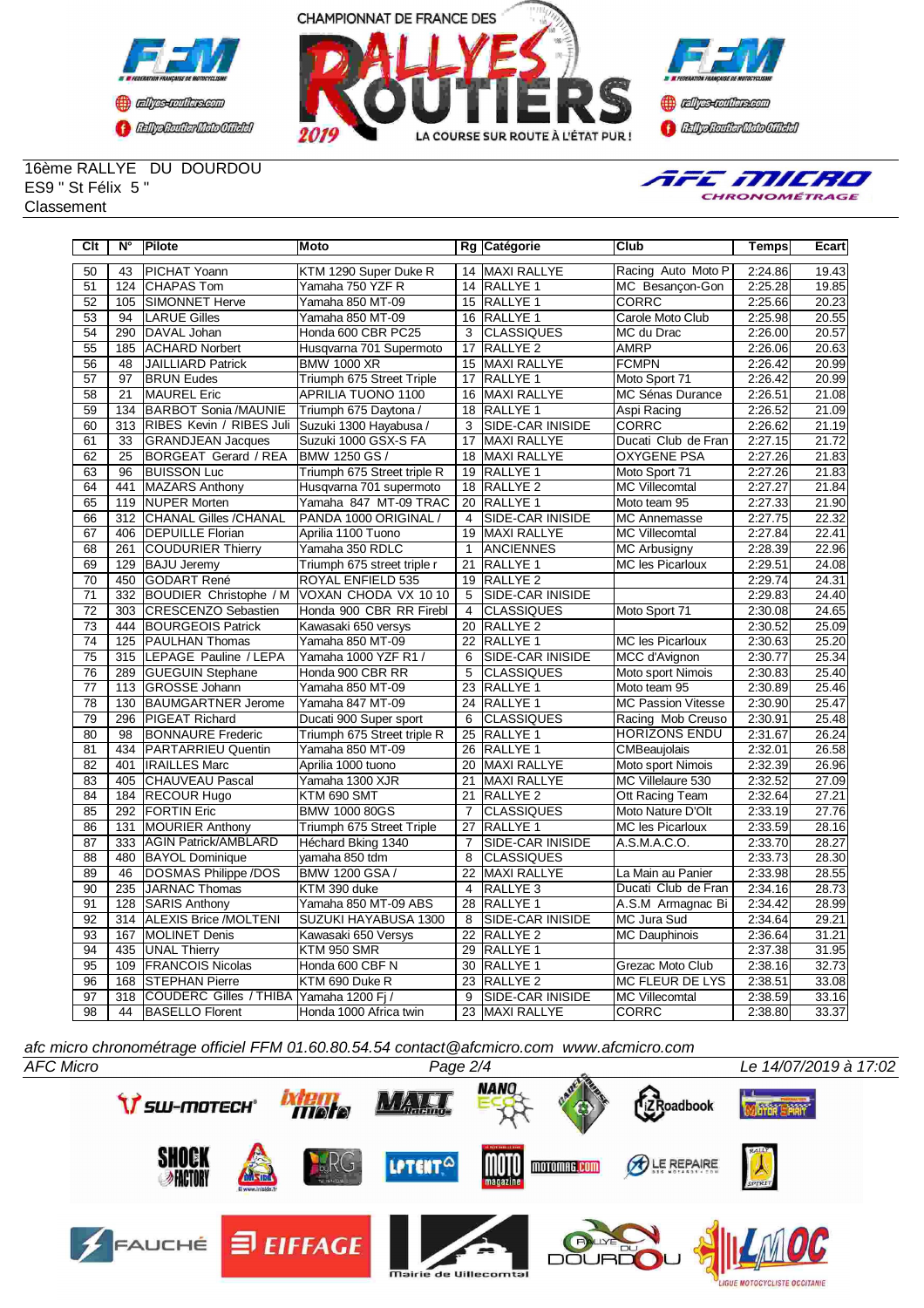





16ème RALLYE DU DOURDOU ES9 " St Félix 5 " **Classement** 



| Clt              | N°               | <b>Pilote</b>                  | Moto                      |                 | Rg Catégorie            | Club                      | <b>Temps</b> | Ecart   |
|------------------|------------------|--------------------------------|---------------------------|-----------------|-------------------------|---------------------------|--------------|---------|
| 99               | 400              | <b>FAYOL Eric</b>              | KTM 900 990 SMT           |                 | 24 MAXI RALLYE          |                           | 2:39.39      | 33.96   |
| 100              | 431              | MERCIER Jean Camille           | <b>BMW 800 S</b>          | 31              | RALLYE 1                | Moto sport Nimois         | 2:39.65      | 34.22   |
| 101              | 116              | <b>DEWAS Albert</b>            | Honda 800 VFR F           |                 | 32 RALLYE 1             | <b>MC Villecomtal</b>     | 2:39.81      | 34.38   |
| 102              | 413              | <b>FERRAND</b> Erwan           | KTM 1290 Super Duke R     | 25              | MAXI RALLYE             | <b>MC Villecomtal</b>     | 2:39.90      | 34.47   |
| 103              | 448              | <b>GROUSSAC</b> Jean Christo   | KTM 690 SMR               | 24              | <b>RALLYE 2</b>         | <b>MC Ruthenois</b>       | 2:39.99      | 34.56   |
| 104              | 411              | <b>OLTZ Nicolas</b>            | KTM 990 SMR               | 26              | <b>MAXI RALLYE</b>      |                           | 2:40.83      | 35.40   |
| 105              | 403              | MONTAY Julien                  | Yamaha 1000 Fz1           | 27              | <b>MAXI RALLYE</b>      |                           | 2:40.96      | 35.53   |
| 106              | 233              | <b>COLLIOT Philippe</b>        | Honda 500 CB              | 5               | RALLYE <sub>3</sub>     | <b>Association Avenir</b> | 2:41.30      | 35.87   |
| 107              | 236              | <b>CRESCENCIO Pedro</b>        | Kawasaki 400 Ninja        | 6               | RALLYE <sub>3</sub>     | A.S.M.A.C.O.              | 2:42.08      | 36.65   |
| 108              | 481              | <b>DEPUILLE Sebastien</b>      | Kawasaki 750 stinger      | 9               | <b>CLASSIQUES</b>       |                           | 2:42.60      | 37.17   |
| 109              | 55               | <b>LAMOUR Marc</b>             | Honda 1100 CBR XX         | 28              | MAXI RALLYE             | MC du Val de Seine        | 2:42.64      | 37.21   |
| 110              | 449              | <b>GENTIT Pierre</b>           | Yamaha 660 XTX            | 25              | <b>RALLYE 2</b>         |                           | 2:42.85      | 37.42   |
| 111              | $\overline{321}$ | <b>BLEUSEZ David / BULOT</b>   | Aprilia 1100 Choda /      | 10              | <b>SIDE-CAR INISIDE</b> | Racing Mob Creuso         | 2:43.31      | 37.88   |
| 112              | 246              | <b>DION Fabrice</b>            | KTM 390 Duke              | $\overline{7}$  | <b>RALLYE 3</b>         | MC FLEUR DE LYS           | 2:43.33      | 37.90   |
| $\overline{113}$ | 437              | <b>CALMELS Nicolas</b>         | Ducati 821 Hypermotard    | 33              | <b>RALLYE 1</b>         |                           | 2:43.38      | 37.95   |
| 114              | 178              | <b>MUSTER Thibaut</b>          | Suzuki 650 SV 650 N       | 26              | <b>RALLYE 2</b>         | Club Trail 70             | 2:43.66      | 38.23   |
| 115              | 23               | <b>BOURGEOIS Antoine</b>       | Yamaha 1000 MT-10         | 29              | <b>MAXI RALLYE</b>      | <b>MC Saint Thibery</b>   | 2:43.94      | 38.51   |
| 116              | 291              | <b>THEILLAC Thierry</b>        | Ducati 900 SS             | 10              | <b>CLASSIQUES</b>       | MC-Angoumoisin            | 2:44.21      | 38.78   |
| 117              | 91               | <b>GRATIOT Caroline</b>        | Honda 600 Hornet CBF      | 34              | <b>RALLYE 1</b>         | MC de Saint Thiber        | 2:45.26      | 39.83   |
| 118              | 274              | LACOSTE Christian              | <b>BMW R100</b>           | $\overline{2}$  | <b>ANCIENNES</b>        | <b>UM-AIN</b>             | 2:46.34      | 40.91   |
| $\overline{119}$ | 58               | <b>IBOURGEOIS Frederic</b>     | KTM 1290 super duke r     | 30              | <b>MAXI RALLYE</b>      | Carole Moto Club          | 2:46.48      | 41.05   |
| 120              | 305              | <b>GENTIT Luc</b>              | Honda 600 XLM             | 11              | <b>CLASSIQUES</b>       | <b>AMDoubs</b>            | 2:47.12      | 41.69   |
| 121              | 173              | <b>MESSEGHEM Christian</b>     | Kawasaki 650 Versys       | $\overline{27}$ | RALLYE <sub>2</sub>     | MC Des Comminge           | 2:48.83      | 43.40   |
| 122              | 409              | UFFERTE David                  | KTM 990 SMT               | 31              | MAXI RALLYE             | Moto sport Nimois         | 2:49.56      | 44.13   |
| 123              | 30               | MOTTAZ Remi                    | Honda 1300 CB S           | 32              | MAXI RALLYE             | M.G.B. Moto Club          | 2:50.87      | 45.44   |
| 124              | 415              | <b>NOWITZKI Sébastien</b>      | HONDA CB 1000 R           | 33              | <b>MAXI RALLYE</b>      | <b>XTREMONAS</b>          | 2:51.51      | 46.08   |
| 125              | 490              | <b>DUPUY Denis/LAGUILLO</b>    | Suzuki 1100 GS-G /        | 11              | SIDE-CAR INISIDE        |                           | 2:51.75      | 46.32   |
| 126              | 425              | <b>LAFON Maxime</b>            | Suzuki 650 GSXF           | 35              | RALLYE 1                | <b>MC Villecomtal</b>     | 2:52.44      | 47.01   |
| 127              | 31               | <b>IPOTIER Guillaume</b>       | Ducati 1260 MULTISTRAD    | 34              | MAXI RALLYE             | Moto sport Nimois         | 2:52.75      | 47.32   |
| 128              | 426              | MASSON Hugues-Olivier          | Yamaha 847 MT-09 TRAC     | 36              | <b>RALLYE 1</b>         | A.S.M.A.C.O.              | 2:54.54      | 49.11   |
| $\overline{129}$ | 428              | <b>CORDIER-RAUCCI Trista</b>   | Honda 800 VFR 800 FI      | 37              | <b>RALLYE 1</b>         |                           | 2:56.53      | 51.10   |
| 130              | 267              | <b>MARTIN</b> Eric             | Suzuki 750 GS             | 3               | <b>ANCIENNES</b>        | <b>MC Villecomtal</b>     | 2:56.57      | 51.14   |
| 131              | 265              | <b>FOUGERAS Gabriel</b>        | BMW 650 R65               | 4               | <b>ANCIENNES</b>        | MC de Cagnes              | 2:58.26      | 52.83   |
| 132              | 432              | <b>PERROT</b> Sabine           | Triumph 675 street triple | 38              | RALLYE 1                | Moto sport Nimois         | 2:58.88      | 53.45   |
| 133              | 288              | LACHAIZE Philippe              | YAMAHA 600 XT             | 12              | <b>CLASSIQUES</b>       | MC DES 2 RIVES            | 2:59.28      | 53.85   |
| 134              | 427              | <b>FOUILLAND BRUNO</b>         | Ducati 800 S2R            | 39              | RALLYE 1                |                           | 3:00.15      | 54.72   |
| 135              | 268              | <b>RENAULT Laurent</b>         | Honda CX 500              | 5               | ANCIENNES               | <b>AS Roto Sport</b>      | 3:01.47      | 56.04   |
| 136              | 410              | <b>TORIBIO Jean-Louis</b>      | <b>BMW 1200 ST</b>        | 35              | MAXI RALLYE             | <b>MC Villecomtal</b>     | 3:02.10      | 56.67   |
| 137              | 234              | <b>ZABRONIECKA Sylvie</b>      | KTM 390 duke              | 8               | RALLYE <sub>3</sub>     | <b>Association Avenir</b> | 3:03.71      | 58.28   |
| 138              | 308              | <b>STEPHAN Philippe</b>        | Yamaha 350 RDLC 1wt       | 13              | <b>CLASSIQUES</b>       | Moto team 95              | 3:03.96      | 58.53   |
| 139              | 430              | SANDOZ Jacques                 | Triumph 800 Tiger 800 XC  | 40              | RALLYE 1                | <b>MC Villecomtal</b>     | 3:04.89      | 59.46   |
| $\overline{140}$ | 252              | <b>BENOIST Thierry</b>         | Honda 500 CB              | 9               | RALLYE <sub>3</sub>     | <b>MC Villecomtal</b>     | 3:06.56      | 1:01.13 |
| 141              | 170              | <b>GILLI Aurelien / FACHAU</b> | Yamaha 700 MT-07 /        | 28              | RALLYE <sub>2</sub>     | Pit Lane Endurance        | 3:08.67      | 1:03.24 |
| 142              | 404              | <b>PLETSCHER Fabien</b>        | Ducati 1200 Multistrada   | 36              | MAXI RALLYE             |                           | 3:14.69      | 1:09.26 |
| 143              | 263              | <b>ZANUTTO Jean-Francois</b>   | Yamaha 350 RDLC           | 6               | <b>ANCIENNES</b>        | <b>MC Zone Rouge</b>      | 3:14.70      | 1:09.27 |
| 144              | 251              | <b>GERMANIQUE Pascal</b>       | KTM 390 Duke              | 10              | RALLYE <sub>3</sub>     | MC V.E.R.O.               | 3:15.49      | 1:10.06 |
| 145              | 300              | <b>FANIEN Gilles</b>           | HONDA Transalp 600        |                 | 14 CLASSIQUES           | <b>GMT 94</b>             | 3:42.30      | 1:36.87 |